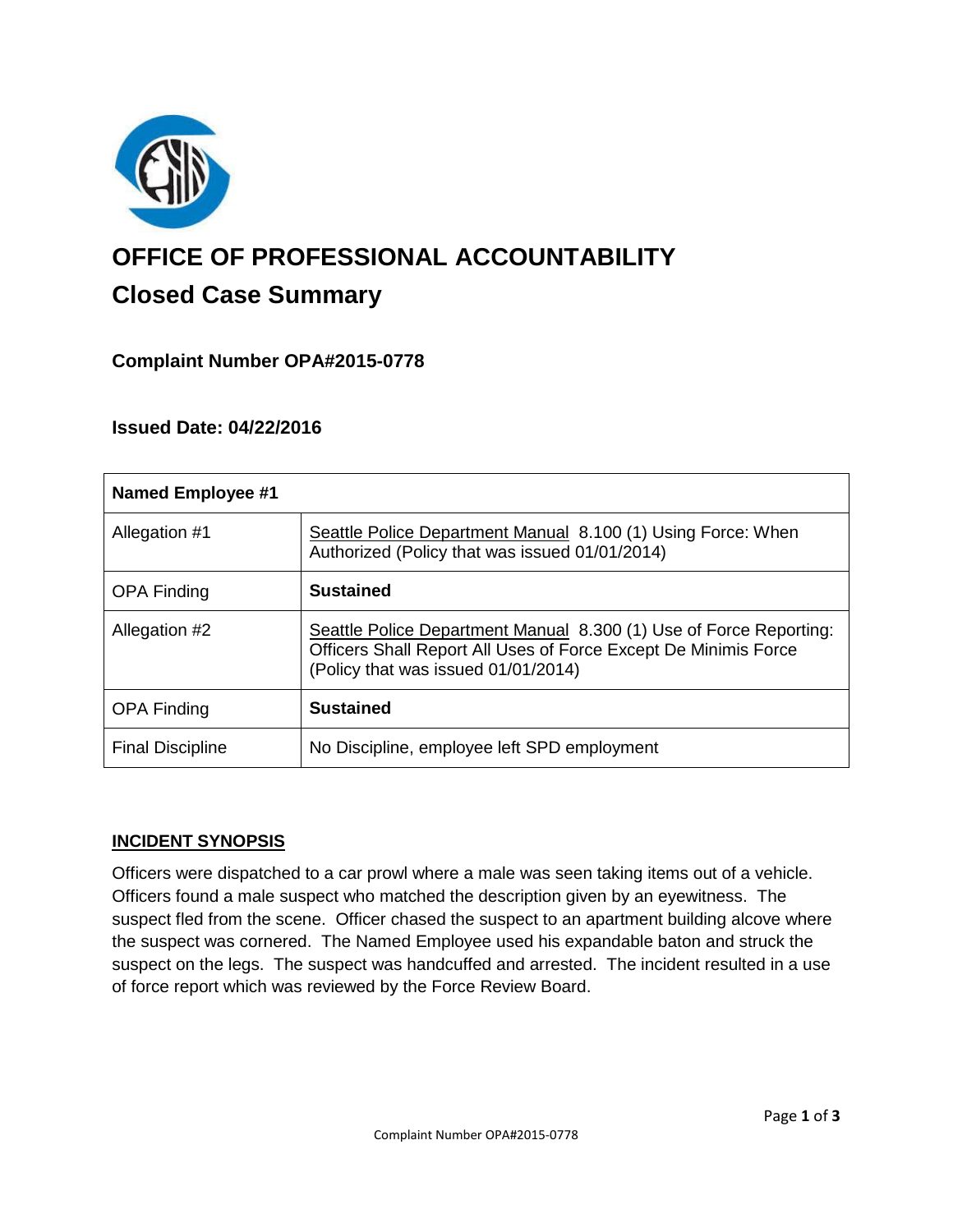### **COMPLAINT**

The complainant, the Force Review Board, alleged that the Named Employee violated the Use of Force policy during this incident when he deployed his expandable baton and struck the suspect on four separate occasions.

### **INVESTIGATION**

The OPA investigation included the following actions:

- 1. Review of the complaint memo
- 2. Search for and review of all relevant records and other evidence
- 3. Review of In-Car Video (ICV)
- 4. Review of other video
- 5. Interview of SPD employees

## **ANALYSIS AND CONCLUSION**

The evidence available from this investigation showed that the Named Employee struck the subject four times with an expandable baton. These strikes were captured on private security video. Based on the video, which contradicted the written use of force statement submitted by the Named Employee, the subject was not assaulting, attempting to assault or acting in an aggressive manner toward the Named Employee when he was struck the first time. Apart from reportedly having a set of keys in one hand, the subject was not displaying a weapon or threatening the Named Employee with a weapon of any kind. Clearly the subject had already displayed a propensity to flee and attempt escape, the Named Employee and a second officer had him cornered in a building alcove at the time the Named Employee struck the subject the first time. The Named Employee's second strike came shortly after the first. While the Named Employee reported only two strikes at the subject with the expandable baton, the security video appears to show two more strikes (or attempted strikes). The OPA Director found that the first and second strike of the expandable baton by the Name Employee were not reasonable, necessary or proportional. Due to a lack of sufficient evidence, the OPA Director was unable to draw a conclusion as to whether or not the apparent third and fourth strikes were consistent with policy.

Policy 8.300 (2), states "Officers shall thoroughly document all reportable uses of force to the best of their ability, including a description of each force application. The Department recognizes the inherent limitations on perception and recall following tense and rapidly evolving circumstances." The OPA investigation showed four strikes at the subject by the Named Employee. However, in his use of force statement, the Named Employee reported striking the subject only twice. Additional inconsistencies between the Named Employee's statement and the security video were noted but could not be further explored due to the retired Named Employee's lack of cooperation with the OPA investigation.